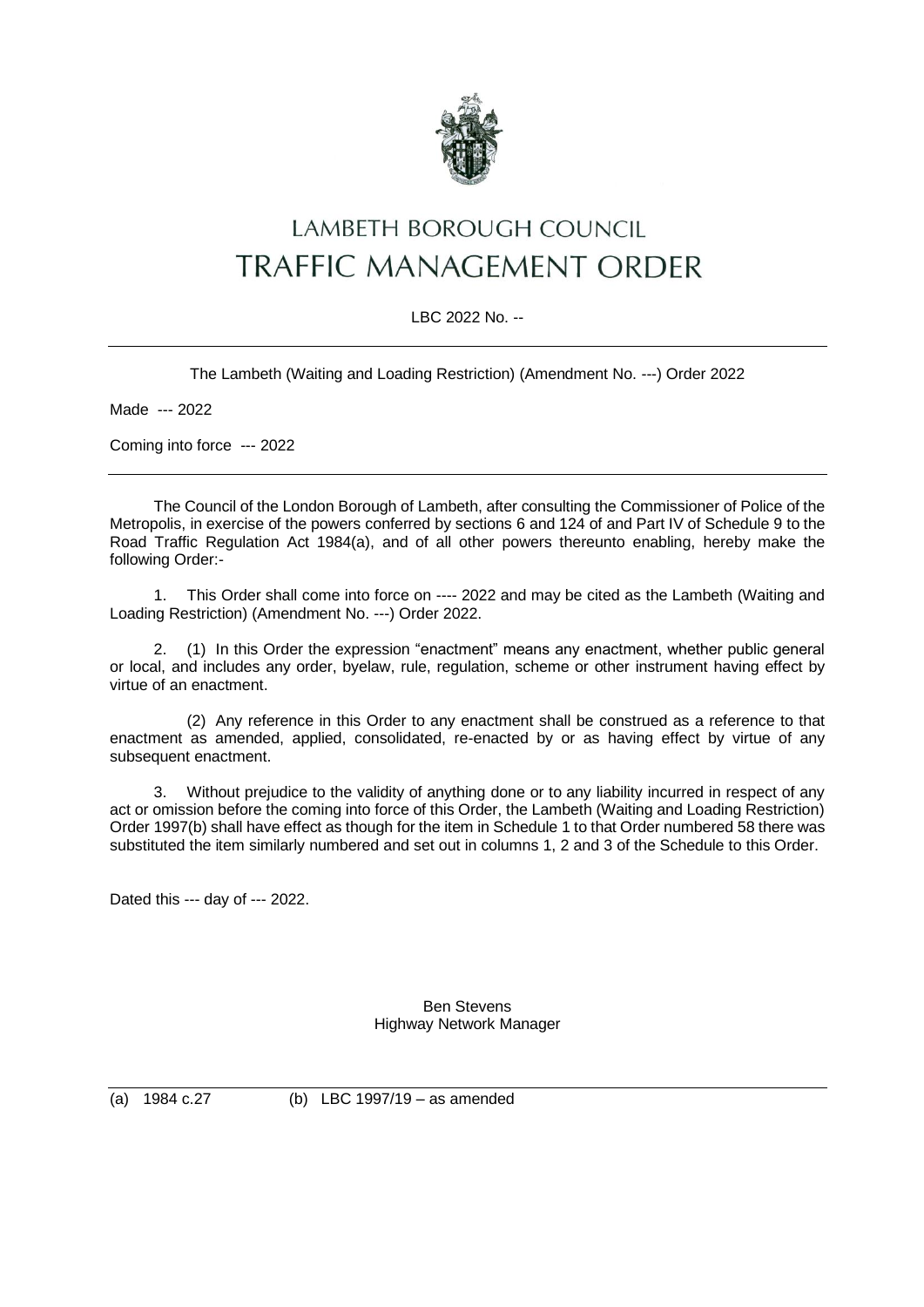## **SCHEDULE**

| 1   | 2                                                                                                                                                                                                                                                                                                                                                                                                                                                                                                                                                                                                                                                                                                                                                                                         | 3                |
|-----|-------------------------------------------------------------------------------------------------------------------------------------------------------------------------------------------------------------------------------------------------------------------------------------------------------------------------------------------------------------------------------------------------------------------------------------------------------------------------------------------------------------------------------------------------------------------------------------------------------------------------------------------------------------------------------------------------------------------------------------------------------------------------------------------|------------------|
| 58. | <b>MONTFORD PLACE</b><br>the north-east to south-west arm<br>(a)<br>the north-west side, between the south-western kerb-line of that length<br>(i)<br>of Kennington Road which lies to the south-west of Kennington Green<br>and a point 15 metres south-west of that kerb-line;<br>the south-east side, between the south-western kerb-line of that length<br>(ii)<br>of Kennington Road which lies to the south-west of Kennington Green<br>and a point 9 metres south-west of that kerb-line;<br>the north-west to south-east arm<br>(b)<br>the west side<br>(i)<br>between a point 37.4 metres south of the southern kerb-line of<br>(A)<br>Kennington Lane and a point 44.3 metres south of that kerb-line;<br>between a point 71.4 metres south of the southern kerb-line of<br>(B) | A<br>A<br>A<br>A |
|     | Kennington Lane and a point 92.5 metres south of that kerb-line;<br>the east side, between a point 18.4 metres north of a point opposite the<br>(ii)<br>northernmost flank wall of No. 20 Montford Place and a point 20.8<br>metres south of a point opposite that flank wall.<br>so much as does not like within any length of Montford Place specified in<br>(c)<br>paragraph (a) or (b) of this item or within any length which is for the time<br>being a GLA side road.                                                                                                                                                                                                                                                                                                              | Α<br>C           |